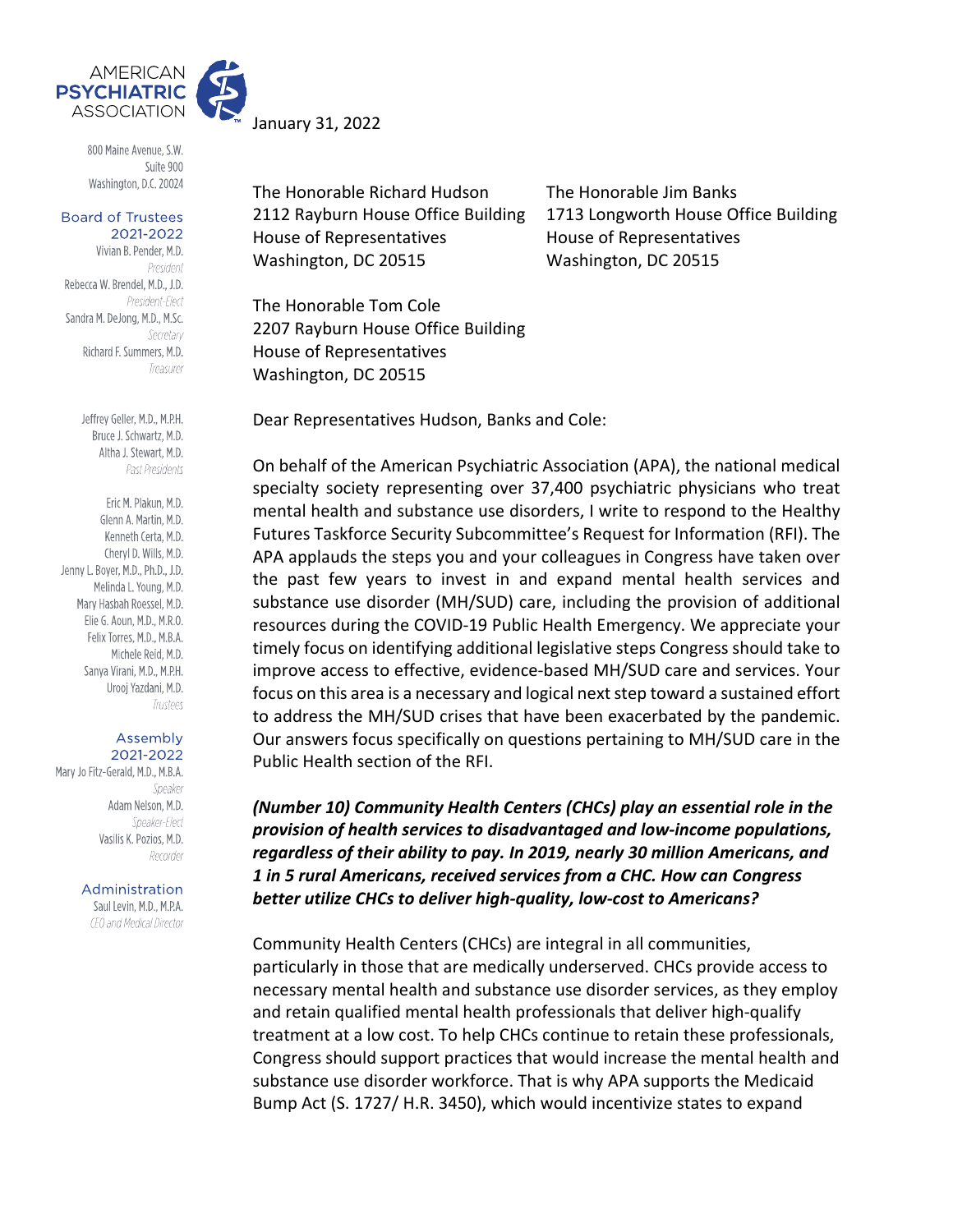their Medicaid coverage of mental health and substance use treatment services by providing a corresponding raise in the Federal Medical Assistance Percentage (FMAP) matching rate to 90 percent for behavioral health services. Increasing Medicaid reimbursement rates for mental health and/or substance use disorder (MH/SUD) services would positively impact the mental health and substance use treatment workforce, which would increase the behavioral health system's ability to hire and retain these professionals. In addition to increasing FMAP Medicaid reimbursement, APA supports the continuation and expansion of the Certified Community Behavioral Health Clinic (CCBHC) Medicaid demonstration program. CCBHCs offer services that improve access to health care and provide treatment to those with serious, complex mental illnesses and substance use disorders. CCBHCs also employ an integrated community-based approach to behavioral health that emphasizes coordination between hospitals, emergency rooms, and law enforcement.

#### *How can Congress assist CHCs in providing improved care coordination services to patients?*

To assist with improved care coordination for CHCs and to address the ongoing mental health impact from the COVID-19 pandemic, Congress should work to better integrate primary care with behavioral health services. That is why APA supports H.R. 5218, the Collaborate in an Orderly and Cohesive Manner Act, introduced by Reps. Lizzie Fletcher (D-TX) and Jamie Herrera Beutler (R-WA) which creates a grant program that assists primary care practices with integrating behavioral health care into the primary care setting. Specifically, the Collaborative Care Model creates a three-person team comprised of a primary care provider (PCP), a behavioral health care manager, and a psychiatric consultant who work together to address mental health conditions and substance use disorders within the primary care setting. This patient care team works on early identification and treatment of mental health and substance use disorder needs before they become a crisis. Specifically, this model emphasizes care coordination as the care manager keeps track of patient progress and coordinates treatment plans with the PCP and the psychiatrist to ensure that care is person-centered and measurement based. The Collaborative Care Model is evidence-based and supported by over 90 research studies. Because the model is widely supported by patients, doctors, social workers, insurance companies, employer groups and mental health advocates APA urges the Healthy Futures Task Force to support the Collaborate in an Orderly and Cohesive Manner Act, H.R. 5218 to improve integration between behavioral health and primacy care, and to help address the current mental health and substance use disorder crisis. Letter of stakeholder support is attached.

## *What temporary flexibilities provided to CHCs during the COVID-19 pandemic merit permanent extension?*

**Congress should continue to provide CHCs with telehealth flexibilities extended during the COVID-19 public health emergency.** These flexibilities, such as lifting geographic and site of service restrictions and allowing the use of audio-only appointments, allow continued and necessary access to mental health and substance use disorder services for individuals who are physically unable to reach a doctor and for those who lack the technology or bandwidth for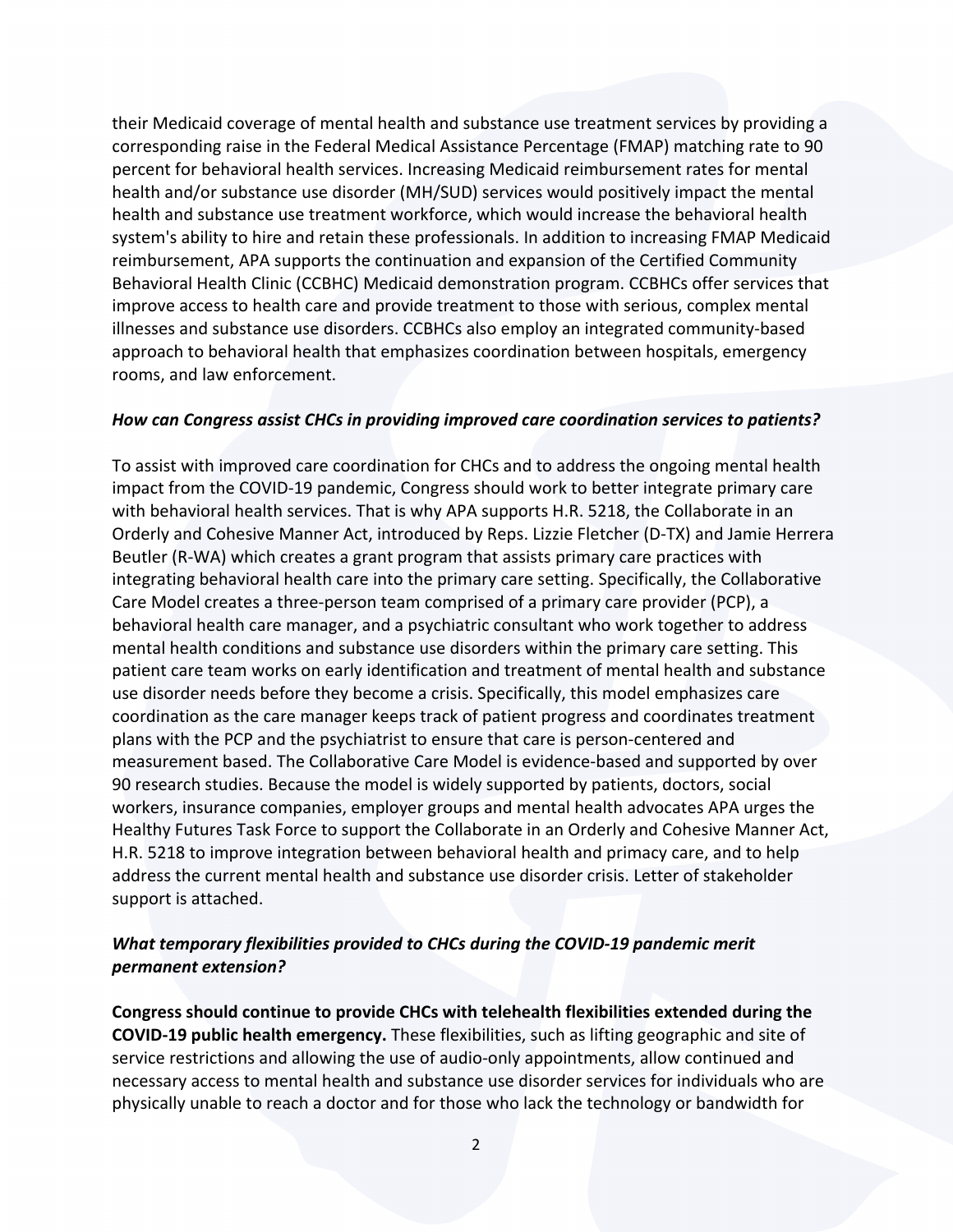video communication. These flexibilities have been literal lifelines enabling patients to receive care during the pandemic. The APA encourages the Healthy Futures Task Force to support the permanent extension of these flexibilities to increase access to care for medically underserved populations and to promote health equity.

*Mandatory funding for CHCs was most recently reauthorized in 2019 through FY2023 as part of the Consolidated Appropriations Act, 2021 at \$4 billion annually. As Congress looks toward its next reauthorization, what programmatic changes should Congress consider, and what activities might CHCs be able to pursue with more robust funding?* 

**Congress should consider increasing the reauthorization period for this program, or making the authorization permanent enabling CHCs to operate without fear of funding lapsing when the authorization is nearing its expiration.** A longer reauthorization period for CHCs and CCBHCs would provide stability to continuum of care services and help retain and continue to build the health care workforce.

*(Number 12) The COVID-19 pandemic highlighted how chronic medical conditions elevate an individual's risk of severe illness, hospitalization, and death. This elevated risk extends beyond COVID-19 and is tied to poor outcomes on numerous measures of health. Worryingly, 6 in 10 Americans have a chronic medical condition, and 4 in 10 have two or more. The Centers for Disease Control and Prevention (CDC) operates numerous programs and offices dedicated to chronic disease prevention and health promotion. Are there alternatives to current diseasespecific programming that address multiple underlying conditions and promote healthy living? What flexibilities or authorities would be required to promote such crossprogrammatic efforts?*

In recent years a broad range of initiatives have been launched at the federal level, including within the CDC, to address social determinants of health and further health equity. These efforts reflect a systemic movement toward care integration and more holistic delivery models, which aim to address patients' physical, mental, and social needs, while shifting towards payments tied to quality and outcomes. Though there has been significant progress recognizing and addressing social determinants of health, siloed programs with separate funding streams continue to impede progress. Gaps and inconsistencies remain in the collection and sharing of data on social determinants of health, limiting the ability to aggregate information to better inform policy. Specifically, data collected over the past two years supports the finding that mental illness is a factor shown to increase COVID risk. However, unfortunately mental health and substance use disorder programs and data are often siloed in separate programs and data sets from physical health programs. As such, APA would thus encourage the Healthy Futures Task Force to pursue and support policies aimed at better coordination between existing disease-specific programs, with a specific emphasis on aligning and integrating mental and physical health which have been historically siloed. Better coordination of both research and treatment between such programs, will help to address existing health disparities and align CDC efforts with ongoing movement towards "whole-person" models of care.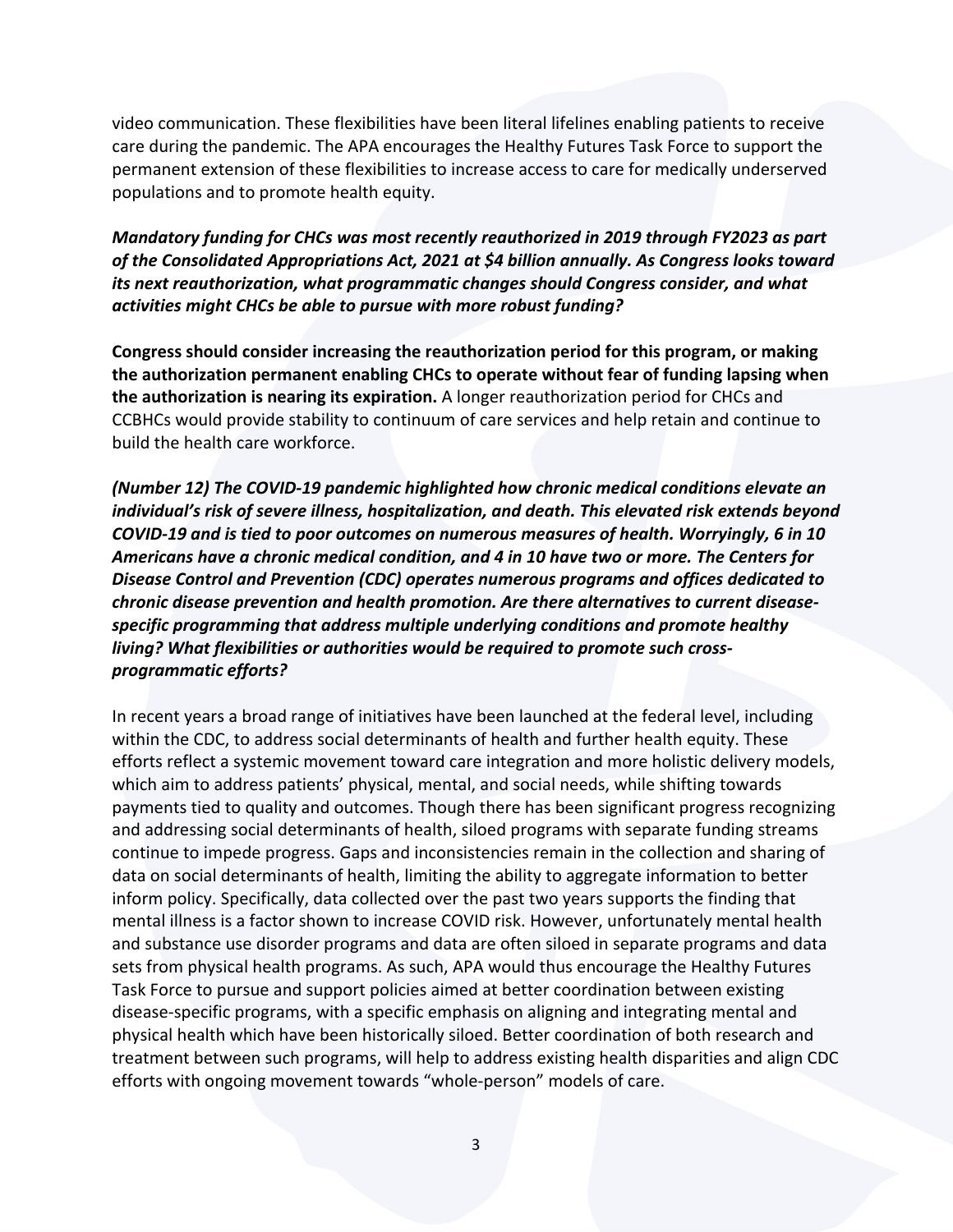# *(Number 14) Social determinants of health are another key driver of healthcare spending. Individual behavior and social and environmental factors are estimated to account for 60% of health care costs. To what extent do federal health programs already account for and address social determinants of health?*

While there is more work to do in investing in programs that address social determinants of health (SDOH), the government does have existing programs that aim to address SDOH. Many of these programs are administered through the Health Resources and Services Administration (HRSA), particularly through programs that focus on increasing workforce capacity and care access in underserved and rural populations. Further, HRSA programs target multiple vulnerable patient populations, from addressing maternal mortality to staffing Health Professional Shortage Areas through programs like the National Health Service Corps. Indian Health Service (IHS) programs also play an instrumental part in addressing SDOH within reservations and the Native American community. Finally, CDC programs that target minority and vulnerable populations could also use additional support in addressing SDOHs. APA encourages the Healthy Futures Task Force to consider policies like the current telehealth flexibilities allowed during the COVID-19 public health emergency, such as lifting the geographic and site of service restrictions and allowing for the use of audio-only technology, as policies that directly address SDOHs like transportation and a lack of high-speed broadband. Artificial restrictions on access enacted in the 2020 Consolidated Appropriations Act allowing a telehealth visit only if there has been an in-person visit within six months should also be removed as it is inconsistent with how the law already treats SUD's and co-occurring SUD and mental health disorders. Continuing direct funding to agencies that have programs which provide access to medically underserved populations and making permanent telehealth flexibilities after the public health emergency are ways to utilize existing federal health programs to reduce the impact of SDOH, in addition to implementing new strategies.

## *How can Congress best address the factors that influence overall health outcomes in rural, Tribal, and other underserved areas to improve health outcomes in these communities?*

To better address factors that influence the health of rural, Tribal, and other medically underserved communities**, the Task Force should consider policies that promote better integration of social service programs and streamlined eligibility, notification and enrollment systems.** Better integration of assistance systems and streamlined enrollment for programs like affordable housing, employment assistance, Medicaid and SNAP would allow beneficiaries to get the help they need, while simultaneously helping them stay healthy, support their families and get back into the workforce more quickly. Additionally, **Congress should pass the following telehealth legislation to address transportation and lack of high-speed broadband access as social determinants of health:**

- H.R. 3447 Permanency for Audio-Only Telehealth Act
- H.R. 4058/S. 2061 Telemental Health Care Access Act
- H.R. 4770 Evaluating Disparities and Outcomes of Telehealth (EDOT) Act of 2021
- H.R. 5837 A bill to expand telehealth services relating to substance use disorder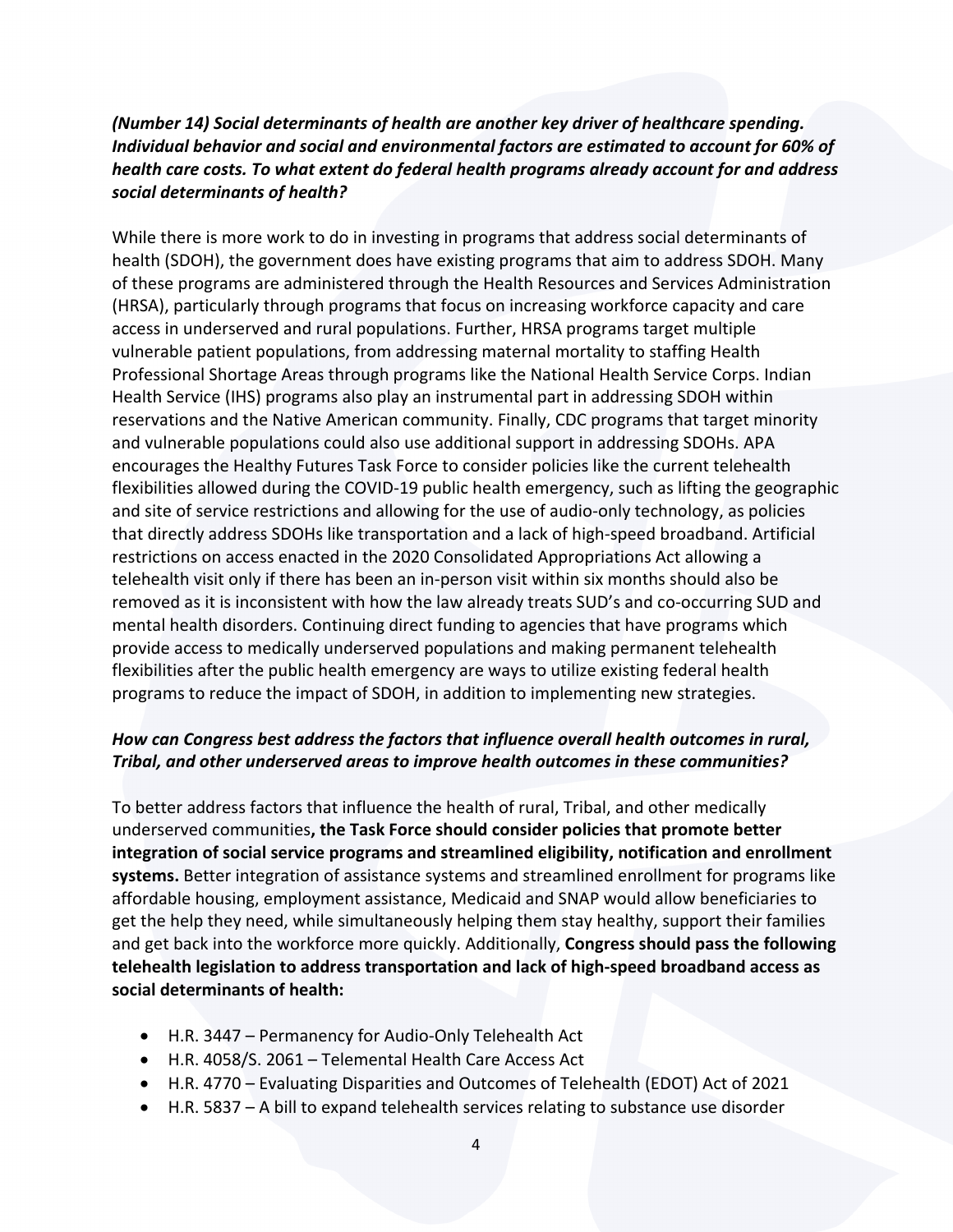- H.R. 6202 Telehealth Extension Act of 2021
- H.R. 912 American Indian and Alaska Native Veterans Mental Health Act

In addition to telehealth legislation, APA supports the passage of **H.R. 5218, the Collaborate in an Orderly and Cohesive Manner Act, which would provide greater access to telepsychiatry in primary care settings.** Further, increasing funding for workforce development programs, such as the SAMHSA Minority Fellowship Program, and passing legislation like the Resident Physician Shortage Reduction Act, H.R. 2256 to improve patient access to care. Finally, APA encourages the Task Force to consider legislation that offers loan repayment to health care providers who work in underserved areas as a necessary step in addressing social determinants of health.

What flexibilities or authorities are needed to promote the adoption of policies and strategies in federal health programs to address these social determinants?

**Congress should make the current COVID-19 telehealth flexibilities allowed under the pandemic public health emergency permanent.** As mentioned above, lifting geographic and site of service restrictions and allowing for the use of audio-only, allow continued and necessary access to mental health and substance use disorder services for individuals who are unable to travel to a doctor and for those who lack the technology or bandwidth for video communication. These flexibilities have enabled large numbers of patients to receive care during the pandemic, and they should continue to be available to increase access to care for medically underserved populations and to promote health equity.

# *What innovative programs or practices, whether operated by non-governmental entities or local, State, or Tribal governments, might Congress examine for implementation on a national scale?*

As mentioned above in our RFI response, APA supports H.R. 5218, the Collaborate in an Orderly and Cohesive Manner Act, which integrates behavioral health care within the primary care setting. Increased implementation of evidence- and measurement-based integrated behavioral and primary health care using population health strategies would help address the current mental health and substance use disorder crisis by providing early intervention and expanding access to essential MH/SUD services, bringing down patient and programmatic costs and increasing outcomes.

# *(Number 15) The COVID-19 pandemic has called attention to some populations' distrust of public health departments and officials, whether through historical wrongs or because of skepticism of more recent public health measures. How can Congress work to bolster Americans' confidence in public health institutions?*

**Promoting a culturally competent workforce** - To address the endemic mistrust of public health institutions within historically marginalized communities, the Task Force should support legislation that aims to train a culturally and linguistically competent workforce. To that end, APA supports the House passed Pursuing Equity in Mental Health Act (H.R. 1475/S.1795),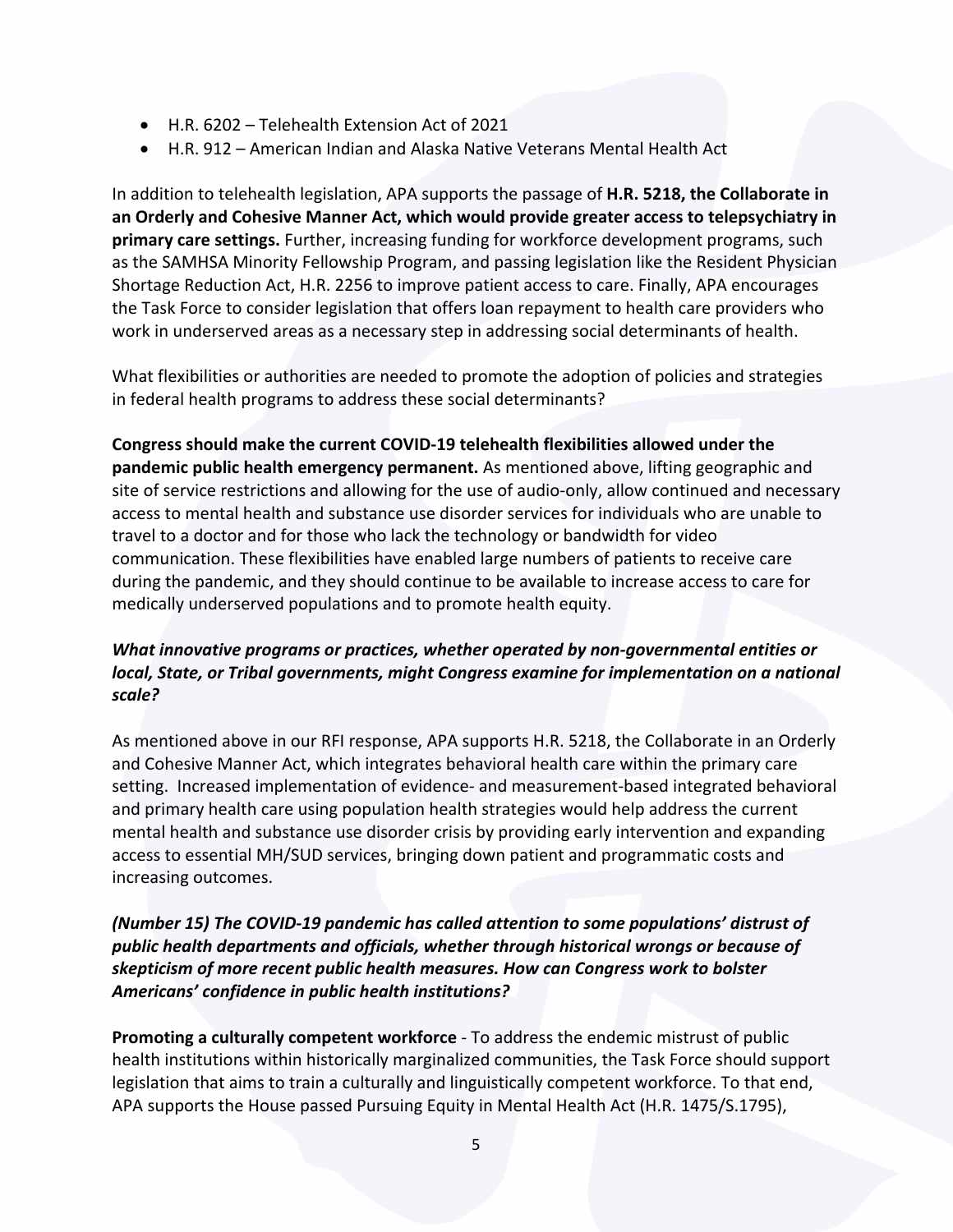comprehensive legislation that would take important steps to improve diversity in our behavioral health workforce by increasing funding for the SAMHSA Minority Fellowship Program, authorizing multiple grant programs to increase recruitment and training of diverse MH/SUD providers, and directs HHS to develop outreach campaigns and study mental and behavioral health disparities. Further, the APA supports the expansion of loan repayment and forgiveness programs that make medical school more affordable for socially and economically disadvantaged students, thus making the financial burden of paying for medical school less of a barrier to entry.

**Community Outreach** - It is equally important to meet underserved and minority populations that may harbor distrust in the health system where they are, in part, by partnering with the faith-based community. APA has found success in this area with the Mental Health and Faith Community Partnership, a collaboration between psychiatrists and clergy aimed at fostering a dialogue between two fields, reducing stigma, and accounting for medical and spiritual dimensions as people seek care. The partnership provides an opportunity for psychiatrists and the mental health community to learn from spiritual leaders to whom people often turn in times of mental distress. At the same time, it provides an opportunity to improve understanding of the best science and evidence-based treatment for psychiatric illnesses among faith leaders and those in the faith community. We similarly encourage the Task Force to pursue policies that promote partnerships between health information sources, faith-based institutions and local community organizations when launching health promotion messages and initiatives. Finally, we encourage the Task force to address general public distrust with public health messaging that has grown during the pandemic by focusing on policies that support public health messaging based on science (I.e., vaccines prevent severe COVID-19 illness and hospitalization). Further, the Task Force should focus on rebuilding and bolstering the public health infrastructure in order to increase the number of trusted health care providers who can serve as reliable messengers of public health information to the public.

*(Number 18) The annual cost for all individuals with Alzheimer's or other dementias will total \$355 billion for health care, long-term care, and hospice care in 2021, with Medicare and Medicaid covering \$239 billion of these costs. Due to an aging population, the costs of Alzheimer's and other dementias will exceed \$1.1 trillion (in 2021 dollars) by 2050. What challenges do the federal government and its partners face in increasing early detection and diagnosis of Alzheimer's and other dementias?* 

According to a 2021 report by the Alzheimer's Association, people of color experience more barriers when accessing dementia care, which posits a challenge to early detection and diagnosis within these communities. The report found that half or more non-white caregivers experienced discrimination when navigating health care settings for their care recipient, expressing that the health care professionals and staff do not listen to what they said because of their race, color, or ethnicity. Racism in healthcare is certainly a barrier to early detection and diagnosis of chronic illnesses, and **the Task Force should continue supporting programs that allow for a racially diverse health care workforce, such as the Minority Fellowship Program (MFP), in order to help provide culture competence in health care settings.** APA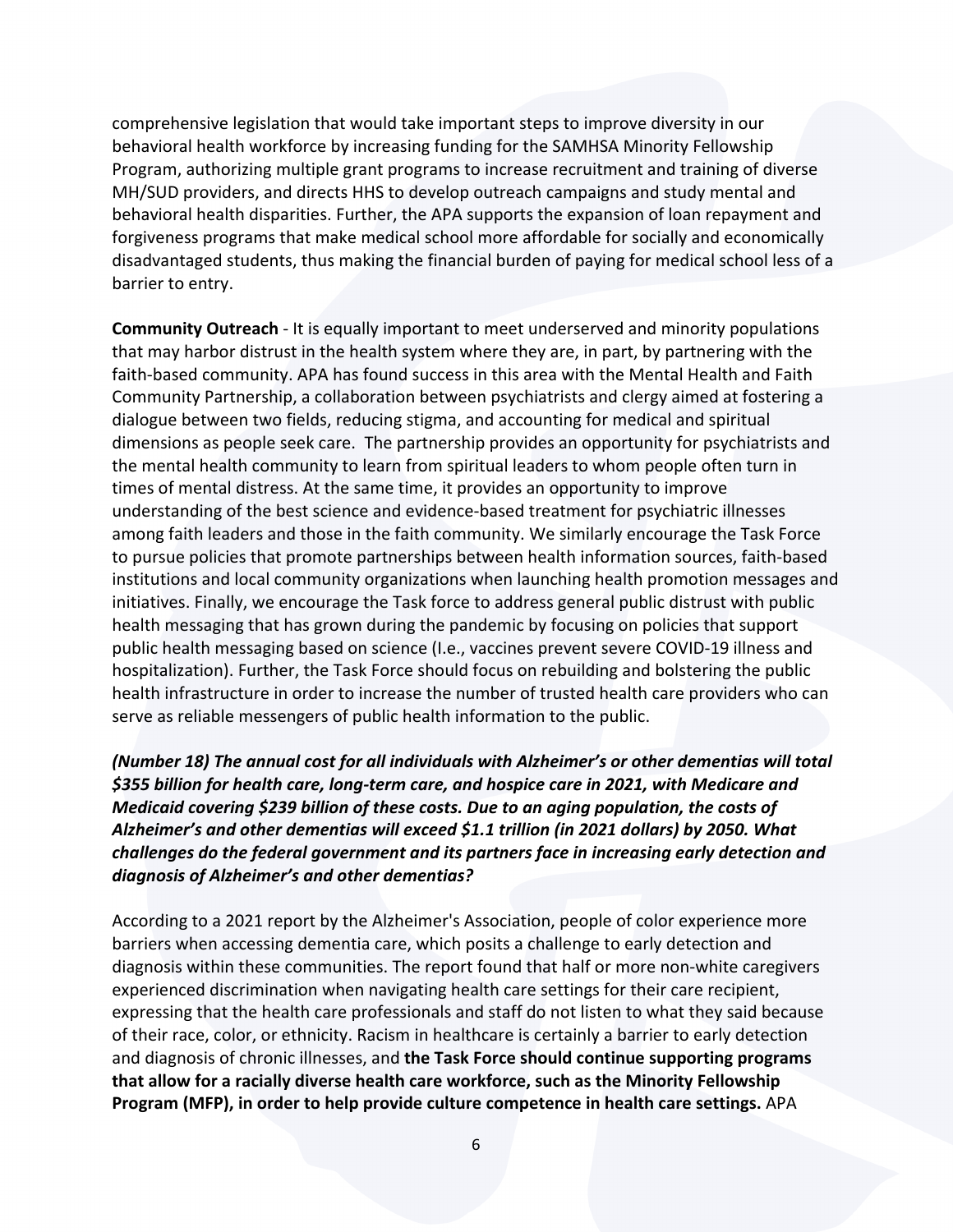supports increasing funding for workforce programs like the MFP and encourages the Task Force to continue to fund research into early detection of dementias so we can properly care for our aging populations and relive the burden on caregivers along with the long-term care and hospice systems. Further, funding early detection research will provide a better understanding of early diagnosis and mitigate misdiagnosis of Alzheimer's disease. Finally, individuals such as family, friends, or licensed caregivers who are taking care of loved ones with dementias are often unpaid. **The Task Force should prioritize legislation that provides training and monetary compensation to the caregiver workforce.** 

# *How can the federal government better support prevention efforts and risk reduction activities through current, or new, efforts? With an expected doubling of the number of Americans living with Alzheimer's over the next three decades, how can Congress better prepare for this increased demand for care and caregiver support?*

To better prepare for the increased number of Americans living with Alzheimer's disease, **Congress should provide support to caregivers by training and paying those who take care of individuals living with Alzheimer's and other dementias.** Further, Congress should continue to fund programs that create a more diverse network of health care providers, as well as programs that fund early detection research. Finally, lawmakers should support initiatives like the Alzheimer's campaign, which seeks to make currently incurable effects of Alzheimer's reversable. The Campaign focuses on funding research, creating more advocates for the disease, and providing information on local support.

# *(Number 21) How can Congress better utilize existing programs to address the maternal health crisis?*

**Increase Maternal Mental Health Services Funding** - Maternal mental health (MMH) conditions are the most common complications of pregnancy and childbirth, affecting 1 in 5 women each year in the United States. Recent studies show that suicide and overdose combined are the leading cause of death for mothers in the postpartum period, contributing to the distressingly high maternal mortality rate in the United States. Further, the COVID-19 pandemic has exacerbated MMH conditions: recent studies show that pregnant women and new mothers are experiencing anxiety and depression during the pandemic at 3-4 times the rate prior to the pandemic. With thousands of young mothers suffering from MMH conditions, there is a critical need to provide support and treatment before these conditions create long-lasting adverse health outcomes for mother and baby. Last year, the House passed the Labor, Health and Human Services, and Education (LHHS) Appropriations bills for Fiscal Year (FY) 2022. This legislation included the following programs and funding levels:

- \$5 million for the Maternal Mental Health Hotline, an increase of \$2 million above the FY 2021 enacted level,
- \$10 million for Screening and Treatment for Maternal Depression and Related Disorders state grants, which is double the FY 2021 enacted level and,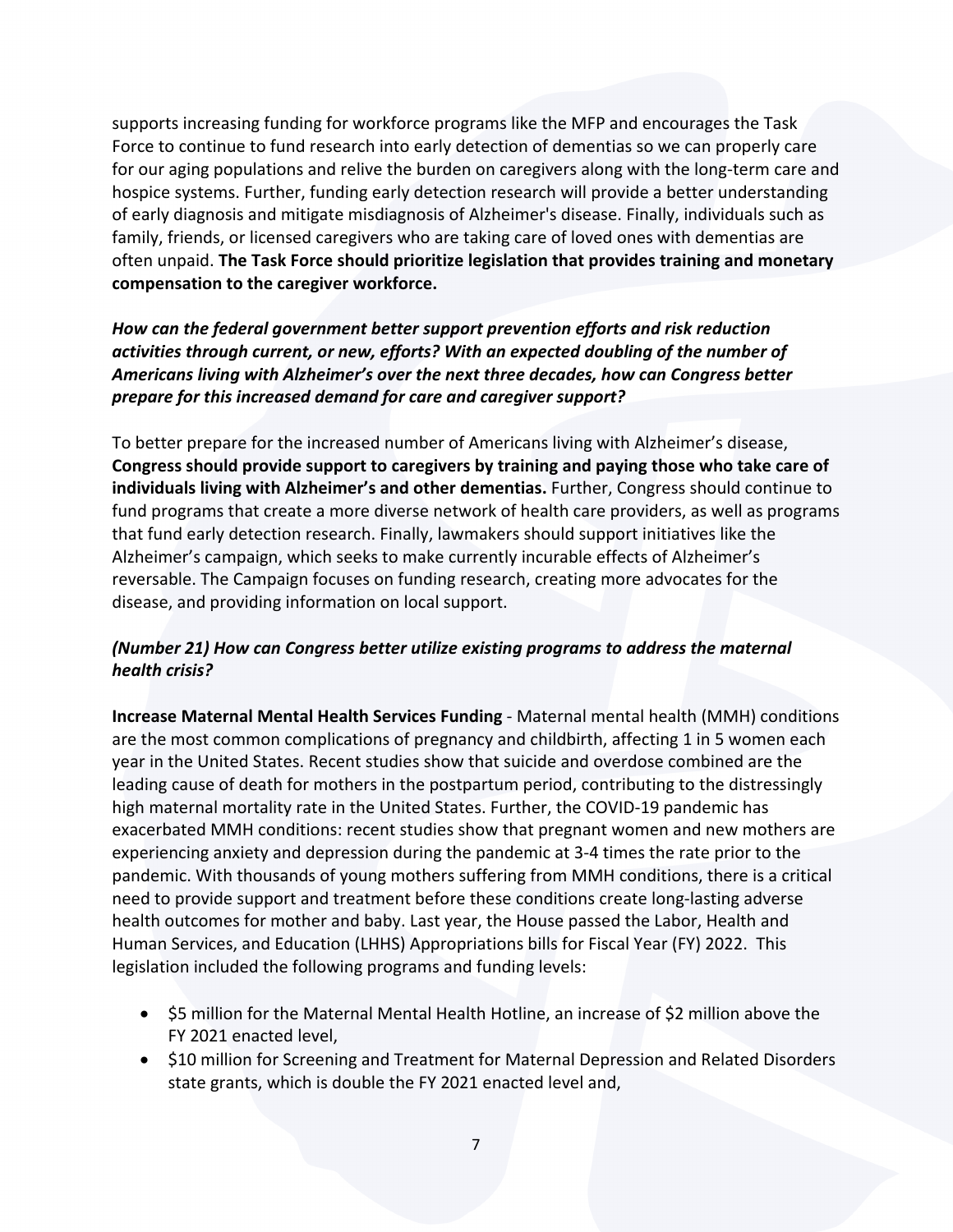• \$868.7 million for the Maternal and Child Health Block Grant, which is \$156 million above the FY 2021 enacted level.

#### **APA supports these funding increases and encourages the Task Force to support them as the negotiation process between the House and the Senate continues for FY 2022 Appropriations.**

**Support Maternal Health Legislation** – In addition to supporting finding increases for maternal mental health services, APA urges the Task Force to support the passage of the following maternal health bills:

- **H.R. 3345, Helping MOMS Act,** This bipartisan bill would permanently ensure that all pregnant women on Medicaid and the Children's Health Insurance Program retain their health coverage during the first year of postpartum.
- **H.R. 3407, MOMMAS Act** This bill would address the maternal health crisis by improving maternal health care and ensuring that evidence-based mortality and morbidity practices are available to all expectant and new mothers.
- **H.R. 4770, Evaluating Disparities and Outcomes of Telehealth During the COVID-19 Emergency (EDOT) Act of 2021** – This bill would develop data-driven policies for telehealth after the COVID-19 pandemic to better understand the utilization and cost of telehealth services, as well as how to serve those who are experiencing the digital divide.

**APA recommends that the Task Force support Congress directing the Centers for Medicare and Medicaid Services (CMS)** to review early and periodic screening, diagnostic and treatment (EPSDT) requirements and whether they are being implemented successfully at the state level to support access to prevention, early intervention services, and developmentally appropriate services across the continuum of care.

**Extending Medicaid Coverage to 12 months Postpartum** - Untreated maternal mental health conditions can have long-term negative impacts on mother, child, and the entire family. Given Medicaid's role in covering nearly half of all births in the nation and 65 percent of births to Black mothers, stabilizing affordable health coverage for new mothers would help ensure access to vital mental health and substance use disorder treatment services and address health disparities during this vulnerable time in new mothers' lives. Currently, federal law requires pregnancy-related Medicaid coverage to last for 60 days postpartum. After this time has concluded, many women lose their Medicaid coverage if there are no other factors that qualify them for continued coverage. There are major risks to becoming uninsured shortly after experiencing pregnancy. For example, one in seven women experience symptoms of postpartum depression in the year after giving birth, and evidence suggests women with substance use disorder are more likely to experience relapse and overdose seven to 12 months postpartum. The Families First Coronavirus Response Act dictates that states must provide continuous coverage to Medicaid enrollees for the duration of the public health emergency to be eligible for enhanced federal matching funds. Further, the American Rescue Plan Act of 2021 gives states the option to extend Medicaid postpartum coverage to 12 months. This option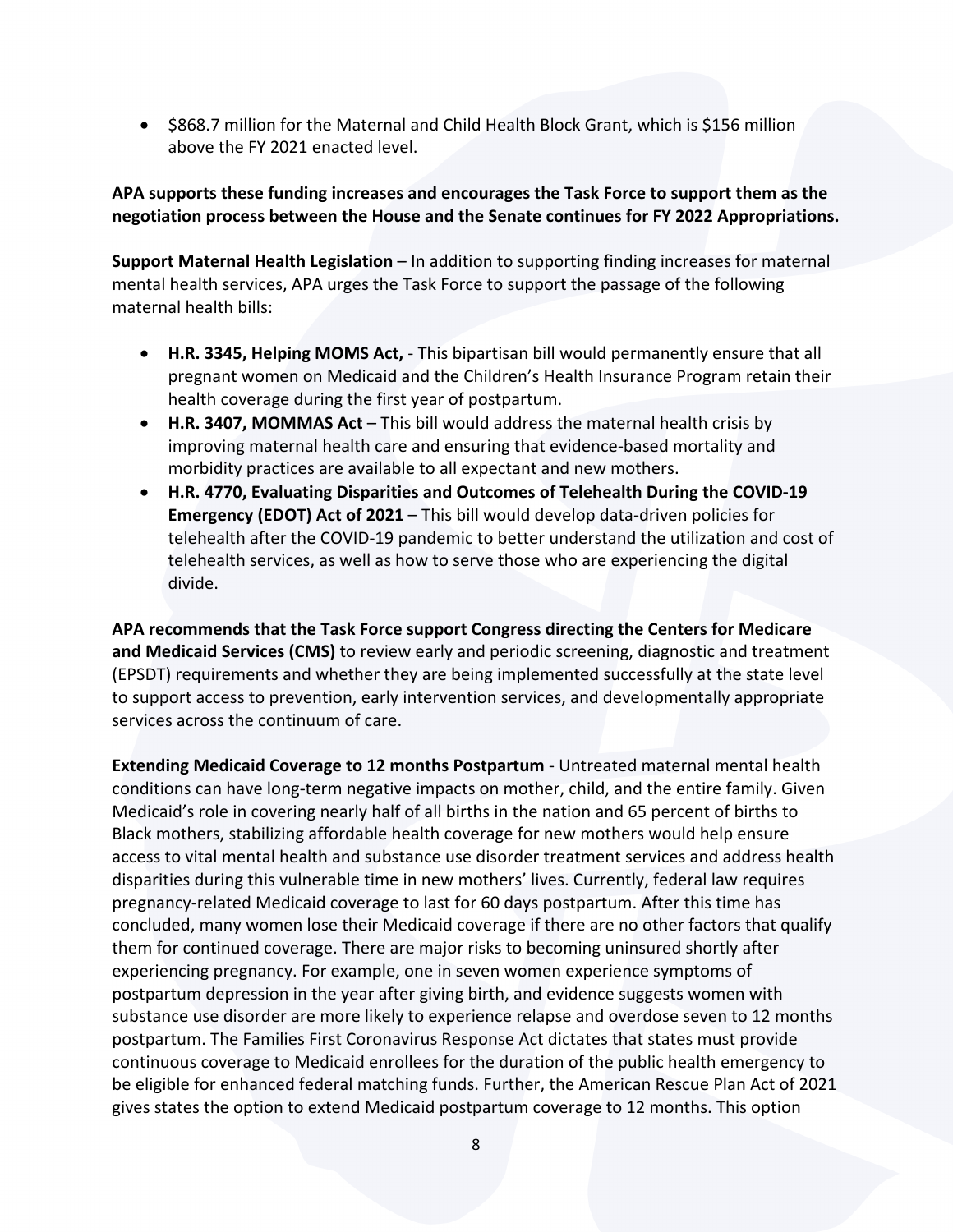takes effect on April 1, 2022, and will be available to states for five years. However, this is only an option, and pregnant persons residing in states that do not choose to adopt this option will not receive the coverage that they need. Further, states that want to implement the extended coverage after the end of the public health emergency but before April 1 must submit a Section 1115 waiver to the Centers for Medicare and Medicaid Services (CMS) or use their own state funds. **To help improve maternal health and provide coverage stability to women within all states, APA supports extending the Medicaid postpartum coverage period for individuals enrolled in Medicaid while pregnant for a full year after pregnancy and urges CMS to adopt the Section 1115 waiver to make this regulatory change at the federal level. Additionally, APA urges the Task Force to consider policy proposals that make the 12-month of postpartum coverage mandatory.**

#### *(Number 22) What other policy considerations should Congress examine concerning improving public health and public health infrastructure?*

**Workforce Development** - To address ongoing provider shortages that are especially acute amongst specialties like psychiatry, and to promote access to care in rural and underserved areas, Congress should further prioritize workforce-building programs administered by the Health Resources and Services Administration (HRSA) and should also expand psychiatry residency slots through Medicare's Graduate Medical Education (GME) program, and should also make similar expansions of GME slots for other specialties with severe workforce shortages. Specifically, APA supports the Mental and Substance Use Disorder Workforce Training Demonstration Program which awards grants to institutions to support training for medical residents and fellows in psychiatry and addiction medicine who are willing to provide substance use disorder treatment and services in underserved communities. Likewise, the National Health Service Corps (NHSC) Loan Repayment Program for Substance Use Disorder Treatment Workforce program provides loan repayment for mental health professionals working in high-need communities or federally designated mental health professional shortage areas. APA is supportive of further investment in both programs to encourage the recruitment, enrollment, and retention of students from disadvantaged backgrounds and shortage areas. In addition to NHSC, we recommend increasing funding for Medicare's GME program with an explicit focus on specialties that have severe shortages such as psychiatry.

**Expanding Use of The Collaborative Care Model** – As our healthcare system moves toward value-based integrated care, the most promising near-term strategy for providing prevention, early intervention and timely treatment of mental illness and substance use disorders is the implementation of evidence-based integrated care models using a population-based approach. As stated above, the CoCM is a proven, measurement-based approach to providing treatment in a primary care office that is evidenced-based and already reimbursed by Medicare, with established CPT codes. Involving a primary care physician working collaboratively with a psychiatric consultant and a care manager, CoCM is supported by over 90 randomized control studies demonstrating improved access, reduced cost, and improved clinical outcomes. CoCM is currently being implemented in many large health care systems and practices and is also reimbursed by several private insurers and about half of all state Medicaid programs, however,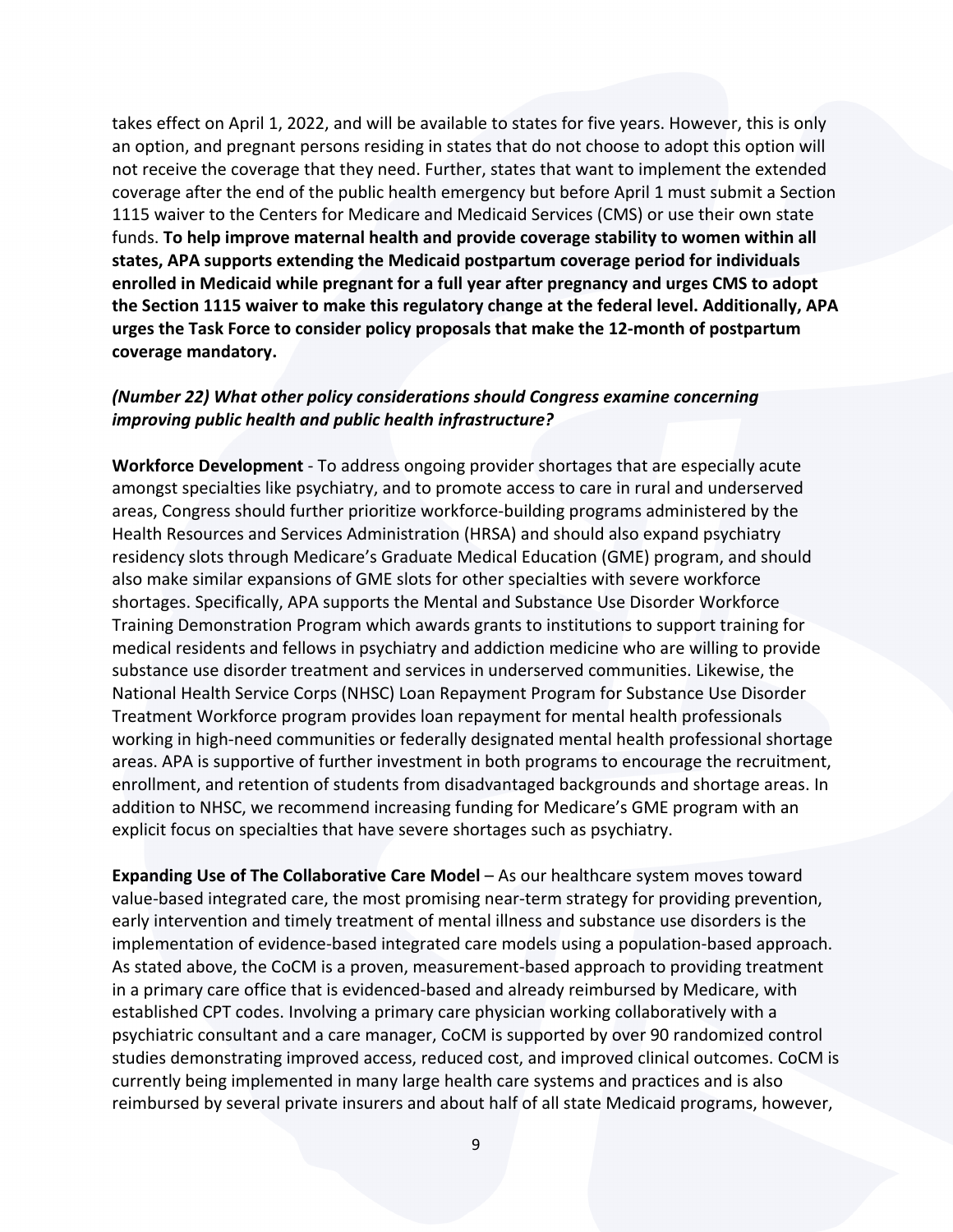one of the most significant impediments to adoption of CoCM is the start-up cost for primary care practices. As such, APA encourages the Task Force to support the passage of the Collaborate in an Orderly and Cohesive Manner (CoCM) Act (H.R. 5218), which would assist primary care practices in setting up CoCM arrangements by providing grants to implement the model.

**Investment in Crisis Services** – An effective and widely accessible mental health crisis system is essential to combat the national mental health pandemic, and the launch of the new 988 crisis hotline in July is an important step towards supporting the millions of Americans who face a mental health or substance use crisis annually. To ensure that those who call 988 can readily access appropriate and timely care, Congress should make significant and necessary investments to scale local crisis services via the Community Mental Health Block Grant (MHBG) and continue the evidence-based 10% crisis services set-aside. These funds directed towards core crisis services—crisis call centers, mobile crisis response, and short-term residential stabilization units —have proven effective in reducing costly emergency department boarding, freeing law enforcement officers from managing MH/SUD patients in crisis, and diverting patients with severe mental disorders away from emergency rooms and the criminal justice system and into appropriate treatment and care. As the new 988 hotline number is implemented in calendar year 2022 and beyond, resources for the full continuum of crisis response services will be vitally needed. Congress should also expand the resources available for crisis services through means other than only annual appropriations, including Medicaid.

## *(Number 23) Please share any brief additional comments or recommendations that were not properly addressed with the above prompted questions.*

**Mental Health Parity Compliance** – Currently, the 2008 federal Mental Health Parity and Addiction Equity Act (MHPAEA), commonly referred to as the "parity law" does not apply to Medicare at all (except for the very rare examples of Medicare Advantage plans provided through an employer-sponsored plan). Under current law, Medicare beneficiaries are not protected by the vital MHPAEA anti-discrimination law that protects Americans with most other types of insurance coverage. Not only is this a major shortcoming that harms those 65 and older, but it is also a serious barrier for the nine million Americans who have Medicare coverage because of their disability status. That means that many of those with the most severe mental illnesses are not protected by the federal parity law and do not receive the mental health or substance use disorder care they need. Congress could address this by applying the federal MHPAEA law to Medicare Parts A through D and ensuring that Medicare covers specific mental health and SUD benefits that it now excludes.

Achieving full compliance with the federal parity law's requirements is essential given the need to access and maintain coverage for MH/SUD services, especially with how COVID-19 has exacerbated the previously existing mental health and substance use crises. To advance that end, APA supports the Parity Implementation Assistance Act (H.R. 3753/S. 1962), a bipartisan proposal that authorizes grant funding to state insurance departments to use for parity implementation. Under the bill, to receive a grant a state must request and review the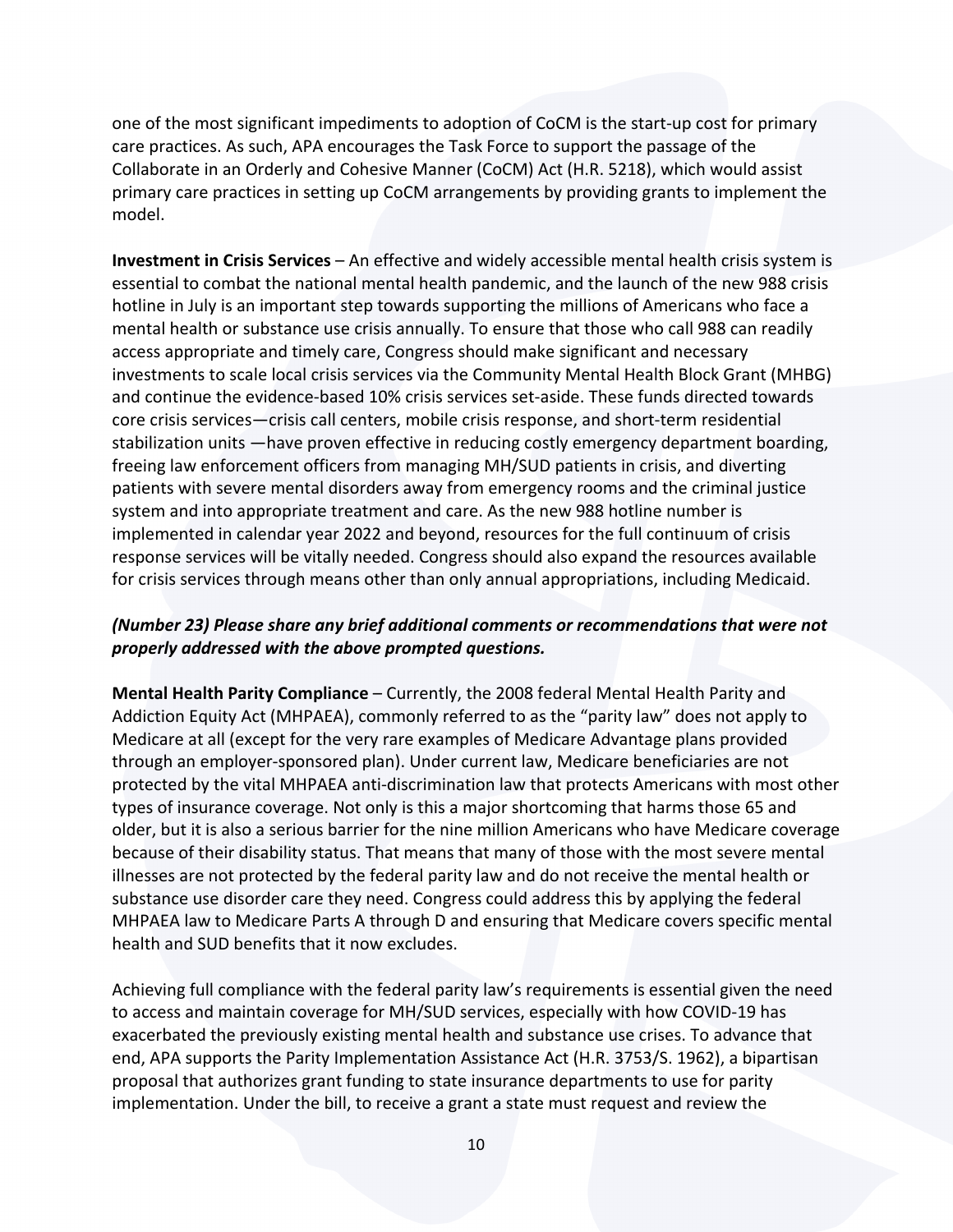comparative analyses insurers are now required to perform thanks to the parity provisions included in the December 2020 Consolidated Appropriations Act.

**Telehealth** - Bipartisan agreement during 2020 allowed Congress and the previous Administration to increase access to telehealth services to treat mental illness during the COVID-19 public health emergency. Prior to COVID-19, SUD and co-occurring MH services were exempt from geographic and site of service restrictions under Medicare, but mental health treatment services alone were not. At the end of 2020, Congress took the important step of permanently waiving these restrictions for mental health. Unfortunately, at the same time Congress also passed a new provision requiring patients receiving care via telehealth to have an in-person evaluation with their mental health provider within the six-month period prior to their first telehealth visit and at subsequent periods as required by the HHS Secretary. This arbitrary in-person requirement has not been applied to those with substance use disorders or co-occurring substance use disorders and mental health conditions who see their clinicians via telehealth. APA encourages the Task Force to support legislation (H.R. 4058/ S. 2061) that removes the six month in-person requirement for mental health treatment to ensure that mental health and substance use disorder services furnished via telehealth are treated equally and these decisions are made by those who should make them based on diagnosis and patient need—physicians and patients.

The APA thanks you for your leadership in compiling these thoughtful, thorough RFI questions on mental health / substance use disorder needs and appreciates the opportunity to submit these comments for consideration as the GOP Healthy Futures Task Force develops a legislative package. The APA is eager to aid your efforts to improve mental health across our nation. If you have any questions, please contact Daniel "Trip" Stanford at dstanford@psych.org or (315) 706- 4582.

Sincerely,

Saul devision ....

Saul Levin, MD, MPA, FRCP-E, FRCPsych CEO and Medical Director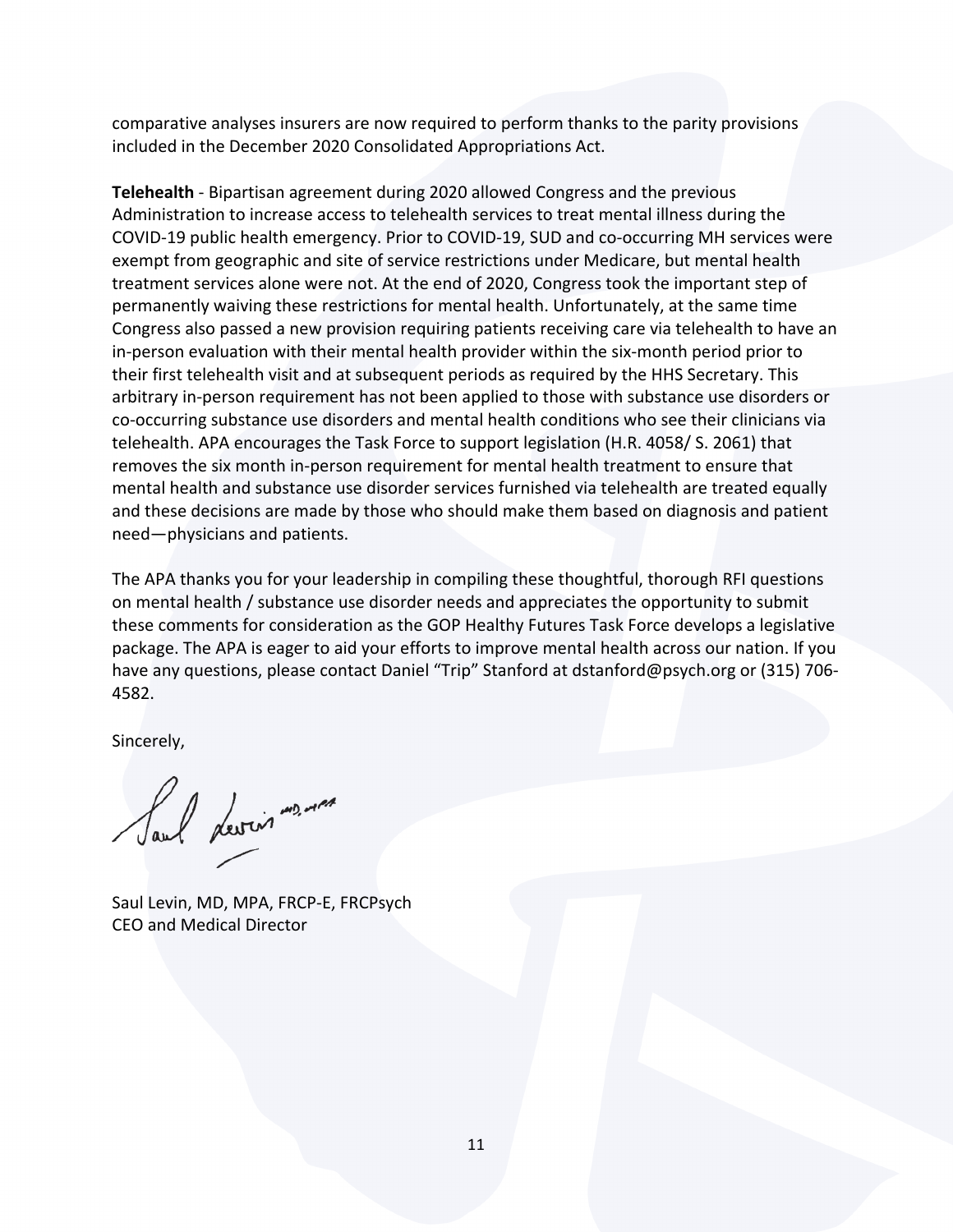January 5, 2022

The Honorable Lizzie Fletcher The The Honorable Jaime Herrera Beutler 1429 Longworth House Office Building 2352 Rayburn House Office Building Washington, DC 20515 Washington, DC 20515

Dear Representatives Fletcher and Herrera Beutler:

On behalf of the undersigned organizations, we would like to thank you for your leadership in introducing H.R.5218. Your legislation will improve access to evidence-based mental health and substance use disorder care that many Americans struggle to find. Our country is in the midst of a growing behavioral health crisis with suicide and overdose deaths at record levels. Many individuals first display symptoms of a mental health condition or substance use disorder in the primary care setting but frequently cannot access the necessary follow-up treatment. Often they have difficulty finding a mental health professional or avoid seeking treatment due to the stigma that still exists around mental health and substance use disorders. The Collaborative Care Model (CoCM) provides a strong building block to address these problems by ensuring that patients can receive expeditious behavioral health treatment within the office of their primary care physician.

The CoCM integrates behavioral health care within the primary care setting and features a primary care physician, a psychiatric consultant, and care manager working together in a coordinated fashion. Importantly, the team members use measurement-based care to ensure that patients are progressing and treatment is adjusted when they are not. The model has over 90 research studies demonstrating its efficacy and is covered by Medicare, most private insurers, and many state Medicaid programs. Additionally, the CoCM has tremendous cost savings potential. For example, cost/benefit analysis demonstrates that this model has a [1](#page-11-0)2:1 benefit to cost ratio for the treatment of depression in adults.<sup>1</sup> Furthermore, the Model greatly increases the number of patients being treated for mental health and substance use disorders when compared to traditional 1:1 treatment. Lastly but no less important, the CoCM has been shown to increase physician and patient satisfaction and reduce stress among primary care physicians.

Despite its strong evidence base and availability of reimbursement, uptake of the Collaborative Care Model by primary care physicians and practices remains low due to the up-front costs associated with implementing the model. Additionally, many primary care physicians and practices may be interested in adopting the model but are unsure of next steps. H.R. 5218 addresses both potential roadblocks by providing grants to primary care practices to cover start-up costs and by establishing technical assistance centers to provide support as practices implement the model. Moreover, the bill promotes research to identify additional evidence-based models of integrated care.

We commend you for introducing this legislation that will expand needed access to high-quality behavioral health care that is proven to be effective. Your leadership is greatly appreciated and vitally

<span id="page-11-0"></span><sup>&</sup>lt;sup>1</sup> Washington State Institute for Public Policy Benefit-Cost Results for Adult Mental Health. Retrieved from: <https://www.wsipp.wa.gov/BenefitCost?topicId=8>